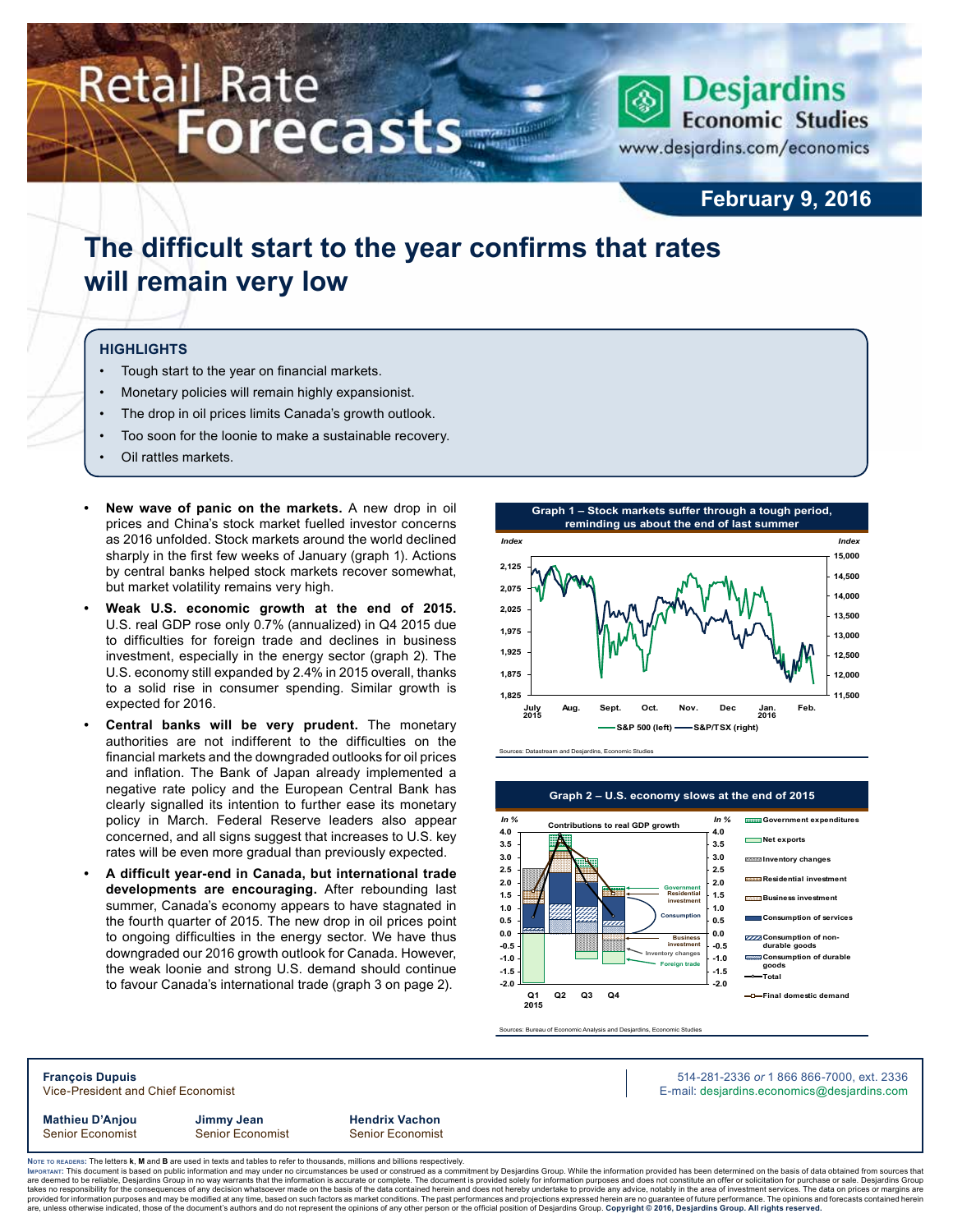

- **• The Bank of Canada (BoC) seems more hesitant to act.** Despite tumbling oil prices, the BoC opted to maintain the status quo in December, betting on the weak loonie and budget measures to be announced in the next federal budget to offset the growing challenges for the energy sector. A very long status quo is the most likely scenario for Canada's monetary policy, but a rate cut could take place if the economic outlook deteriorates further.
- **• Bond yields tumble while financing premiums rise.** The events of the last few weeks made bond yields plummet (graph 4). Rising concerns also fuelled a sharp rise in risk premiums, directly affecting the financing costs for Canada's financial institutions. This explains the steadiness of retail rates and why some promotional rates have even been slightly increased.
- **• Little change in sight for retail rates.** The latest events confirm that bond yields will remain very low in the coming quarters. Evolving financial strains and competitive forces could bring about slight changes in retail rates but, all told, rates should remain close to current levels for a long while.





#### Sources: Datastream and Desjardins, Economic Studie

#### **Table 1 Forecasts : Retail rate**

|                         | <b>Discount</b><br>rate (1) | Prime rate (1) | Mortgage rate (1) |               |               | Term savings (1) (2) |               |               |  |
|-------------------------|-----------------------------|----------------|-------------------|---------------|---------------|----------------------|---------------|---------------|--|
|                         |                             |                | 1 year            | 3 years       | 5 years       | 1 year               | 3 years       | 5 years       |  |
| Realized - End of month |                             |                |                   |               |               |                      |               |               |  |
| August 2015             | 0.75                        | 2.70           | 2.89              | 3.39          | 4.74          | 0.85                 | 1.05          | 1.50          |  |
| Sept. 2015              | 0.75                        | 2.70           | 2.89              | 3.39          | 4.74          | 0.85                 | 1.05          | 1.50          |  |
| Oct. 2015               | 0.75                        | 2.70           | 2.89              | 3.39          | 4.74          | 0.85                 | 1.05          | 1.50          |  |
| Nov. 2015               | 0.75                        | 2.70           | 3.14              | 3.39          | 4.74          | 0.85                 | 1.05          | 1.50          |  |
| Dec. 2015               | 0.75                        | 2.70           | 3.14              | 3.39          | 4.74          | 0.85                 | 1.05          | 1.50          |  |
| January 2016            | 0.75                        | 2.70           | 3.14              | 3.39          | 4.74          | 0.85                 | 1.05          | 1.50          |  |
| Feb. 8, 2016            | 0.75                        | 2.70           | 3.14              | 3.39          | 4.74          | 0.85                 | 1.05          | 1.50          |  |
| <b>Forecasts</b>        |                             |                |                   |               |               |                      |               |               |  |
| End of quarter          |                             |                |                   |               |               |                      |               |               |  |
| 2016: Q1                | $0.50 - 0.75$               | $2.45 - 2.70$  | $2.89 - 3.39$     | $3.14 - 3.64$ | 4.49-4.99     | $0.60 - 1.10$        | $0.80 - 1.30$ | $1.25 - 1.75$ |  |
| 2016: Q2                | $0.50 - 0.75$               | $2.45 - 2.70$  | $2.89 - 3.39$     | $3.14 - 3.64$ | 4.49-4.99     | $0.60 - 1.10$        | $0.80 - 1.30$ | $1.25 - 1.75$ |  |
| 2016: Q3                | $0.50 - 0.75$               | $2.45 - 2.70$  | $2.89 - 3.39$     | $3.14 - 3.64$ | 4.49 - 4.99   | $0.60 - 1.10$        | $0.80 - 1.30$ | $1.25 - 1.75$ |  |
| 2016: Q4                | $0.50 - 1.00$               | $2.45 - 2.95$  | 2.89-3.39         | $3.14 - 3.64$ | 4.49 - 4.99   | $0.60 - 1.10$        | $0.80 - 1.30$ | $1.25 - 1.75$ |  |
| End of year             |                             |                |                   |               |               |                      |               |               |  |
| 2017                    | $0.50 - 1.50$               | $2.45 - 3.45$  | $2.85 - 3.65$     | $3.50 - 4.30$ | $4.49 - 5.15$ | $0.60 - 1.30$        | $0.80 - 1.50$ | $1.25 - 1.95$ |  |
| 2018                    | $1.50 - 2.50$               | $3.45 - 4.45$  | $3.45 - 4.25$     | 4.00-4.80     | 4.65-5.45     | $0.60 - 1.40$        | $0.95 - 1.75$ | $1.35 - 2.15$ |  |
| 2019                    | $1.25 - 2.25$               | $3.20 - 4.20$  | $3.15 - 3.95$     | $3.60 - 4.40$ | 4.49 - 5.15   | $0.60 - 1.25$        | $0.80 - 1.50$ | $1.25 - 1.95$ |  |

Note: Forecasts are expressed as ranges. (1) End of quarter forecasts; (2) Non-redeemable (annual). Source: Desjardins, Economic Studies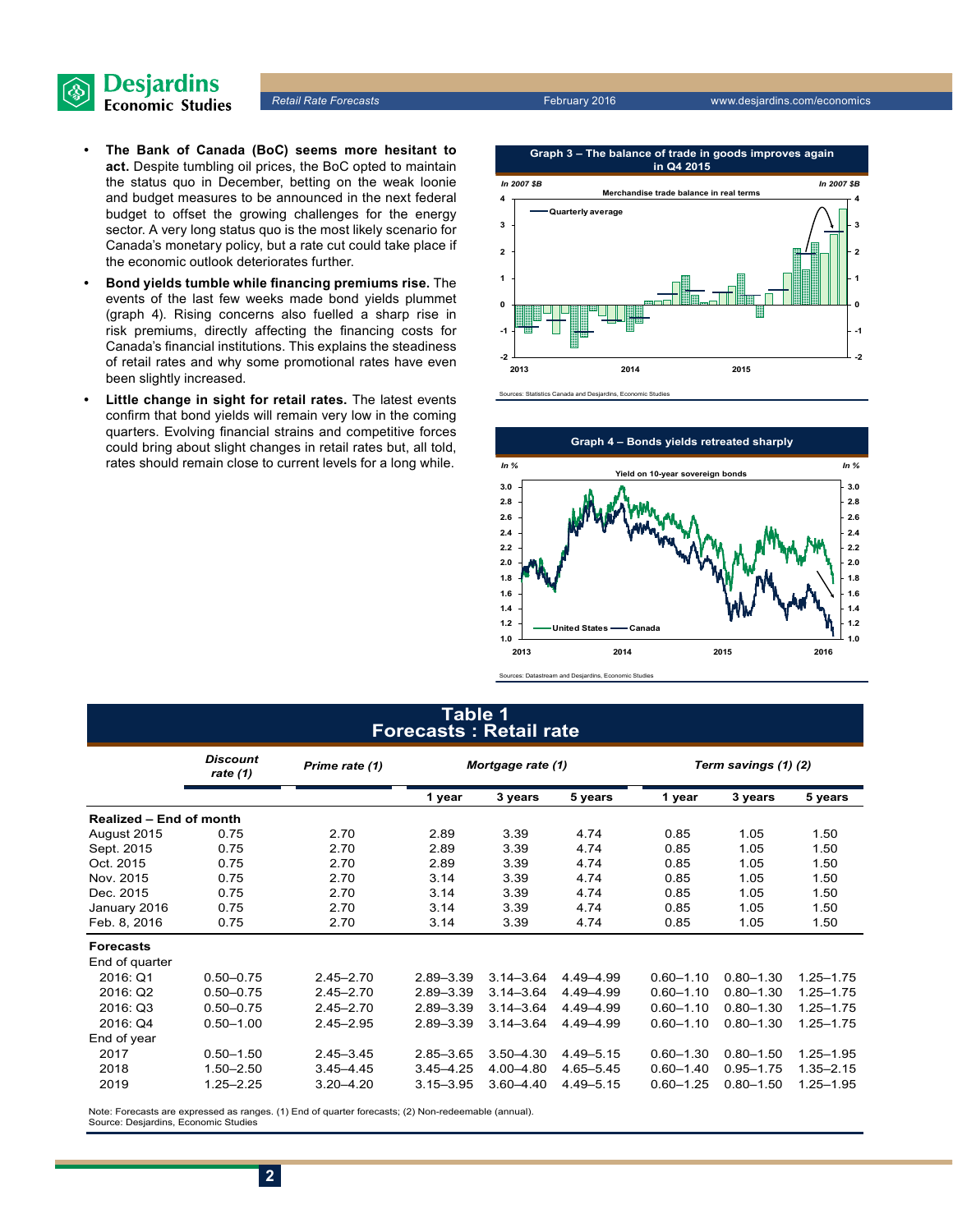

### **CanadiAn Dollar**

**Too soon for the loonie to make a sustainable recovery**

- The first weeks of the year were difficult for the loonie, which reached a 13‑year low of US\$0.6808 on January 20. The drop in oil prices and expectations regarding monetary easing in Canada are the main driving forces behind this weakness. More favourable tailwinds lifted the loonie in recent weeks, including a comeback by oil prices (graph 5). The reassuring tone adopted by the Bank of Canada at its meeting on January 21 was another upshot that forced the markets to revisit their expectations on key interest rates. The Canadian dollar would have likely kept dropping had another rate cut been ordered.
- As for the other currencies, the U.S. dollar struggled in recent weeks due to the weakness of some indicators released in the United States and the sentiment that the Federal Reserve will not be able to increase key rates as expected. For more than a year, the greenback's strength was largely attributed to the expected divergence between U.S. monetary policy and that of other major central banks. If less divergence translates into a weaker U.S. dollar, stronger demand for safe-haven securities limit any bearish movement, however. This new reality makes other currencies look better by comparison, including the loonie. The euro recently reached US\$1.12 (graph 6), despite the fact that the European Central Bank should announce further monetary easing measures in March. The euro depreciated slightly against the loonie in recent weeks.
- **• Forecasts:** The Canadian dollar especially runs the risk of depreciating in the short term. We believe it is too early to call for a sustainable recovery in oil prices. Moreover, the pessimism about the U.S. economy seems exaggerated, and suggests the greenback is poised to stage a comeback in the next few months. Later on this year, the loonie should capitalize on a new uptrend—sustainable this time—in oil prices, pushing the exchange rate to about US\$0.73. The loonie should also gain ground against the euro.





Sources: Datastream and Desjardins, Economic Studies

| <b>Determinants</b>   | <b>Short-term</b> | Long-term |
|-----------------------|-------------------|-----------|
| Oil prices            |                   |           |
| Metals prices         |                   |           |
| Interest rate spreads |                   |           |

**3**

#### **Table 2 Forecasts: currency**

|               | . .    |        |        |        |        |        |  |        |        |        |        |
|---------------|--------|--------|--------|--------|--------|--------|--|--------|--------|--------|--------|
|               | 2015   |        | 2016   |        |        |        |  | 2017   |        |        |        |
| End of period | Q3     | Q4     | Q1f    | Q2f    | Q3f    | Q4f    |  | Q1f    | Q2f    | Q3f    | Q4f    |
| US\$/CAN\$    | 0.7510 | 0.7225 | 0.6900 | 0.7100 | 0.7200 | 0.7300 |  | 0.7300 | 0.7400 | 0.7500 | 0.7700 |
| CAN\$/US\$    | 1.3315 | 1.3841 | 1.4493 | 1.4085 | 1.3889 | 1.3699 |  | 1.3699 | 1.3514 | 1.3333 | 1.2987 |
| CAN\$/€       | 1.4863 | 1.5035 | 1.5652 | 1.4930 | 1.4583 | 1.4110 |  | 1.4247 | 1.4189 | 1.4267 | 1.4156 |
| USS/E         | 1.1162 | 1.0863 | 1.0800 | 1.0600 | 1.0500 | 1.0300 |  | 1.0400 | 1.0500 | 1.0700 | 1.0900 |
| US\$/£        | 1.5148 | 1.4739 | 1.4400 | 1.4600 | 1.4800 | 1.4900 |  | 1.5100 | 1.5200 | 1.5300 | 1.5500 |
|               |        |        |        |        |        |        |  |        |        |        |        |

Sources: Datastream, Federal Reserve Board and Desjardins, Economic Studies files for example of the studies files forecasts files forecasts files for example and the studies of the studies of the studies of the studies of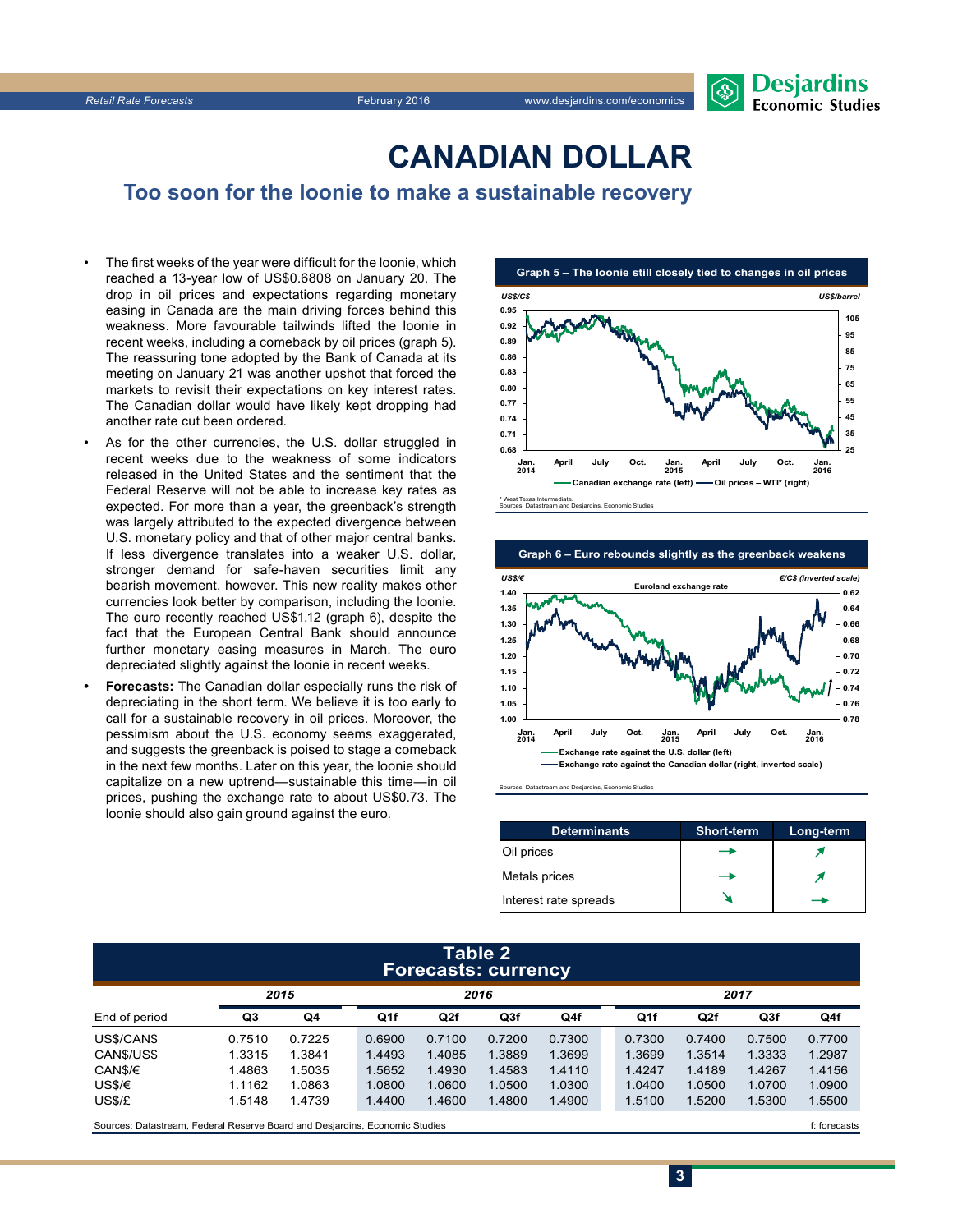



### **Asset classes return Oil rattles stock markets**

- **• An eventful January for stock markets.** The MSCI global index declined 4.6% in January, but this outcome reflects the spectacular jump in global equities after the Bank of Japan's surprise announcement on January 29. The day before, the MSCI index was rather on track to post the worst record for the month of January since the financial crisis. The turmoil has not been confined to equity markets. Many currencies in the foreign exchange market suffered sharp declines in January after an already turbulent 2015. Credit securities, like corporate bonds and even provincial bonds, were not spared.
- **• January's equity market shakeout began in China but quickly rippled through other stock markets, especially in Europe.** Only the signals sent by central banks managed to calm market jitters. Case in point, the European MSCI index recorded two of its best gains on January 22, after Mario Draghi clearly left the door open to new stimulus measures, and on January 29, when the Bank of Japan stepped into the negative rate universe. A similar phenomenon took place in the United States, where plummeting oil prices were the common vector behind this concerted shift—the intraday level of US\$26.19 reached on January 20 marked a low dating back to 2003. As an indication of how oil prices are tied to investor sentiment, the correlation between crude oil prices and the MSCI global index closed in on 1 for the month (graph 7).
- **• What has made the 2016 stock market meltdown unique is that it went against economic fundamentals, or at least those in most advanced nations.** The high frequency indicators in Europe continue to point to positive, albeit sluggish growth. The industrial sector in the United States is facing headwinds due to the strong dollar and major adjustments in the oil extraction sector. However, the economy continues to create jobs at a satisfactory pace and wage growth is accelerating.
- **• S&P 500 earnings constitute a meaningful blemish to this picture, as they are poised to post a third consecutive contraction in Q4.** Equities tied to commodities continue to suffer material profit losses, and even some sectors that had resisted the trend thus far, e.g. finance and technology, are starting to post lower returns (graph 8). For some observers, this weak profit environment points to an economic recession in the United States. This stems from the fact that retreating profits have at times set the stage for a recession. However, there have also been several instances of contracting profits without an ensuing recession (graph 9). Downturns almost invariably take place following overheating episodes and major monetary tightening; the current situation does not present such characteristics. Our return target for the U.S. stock market is at 7.0%.